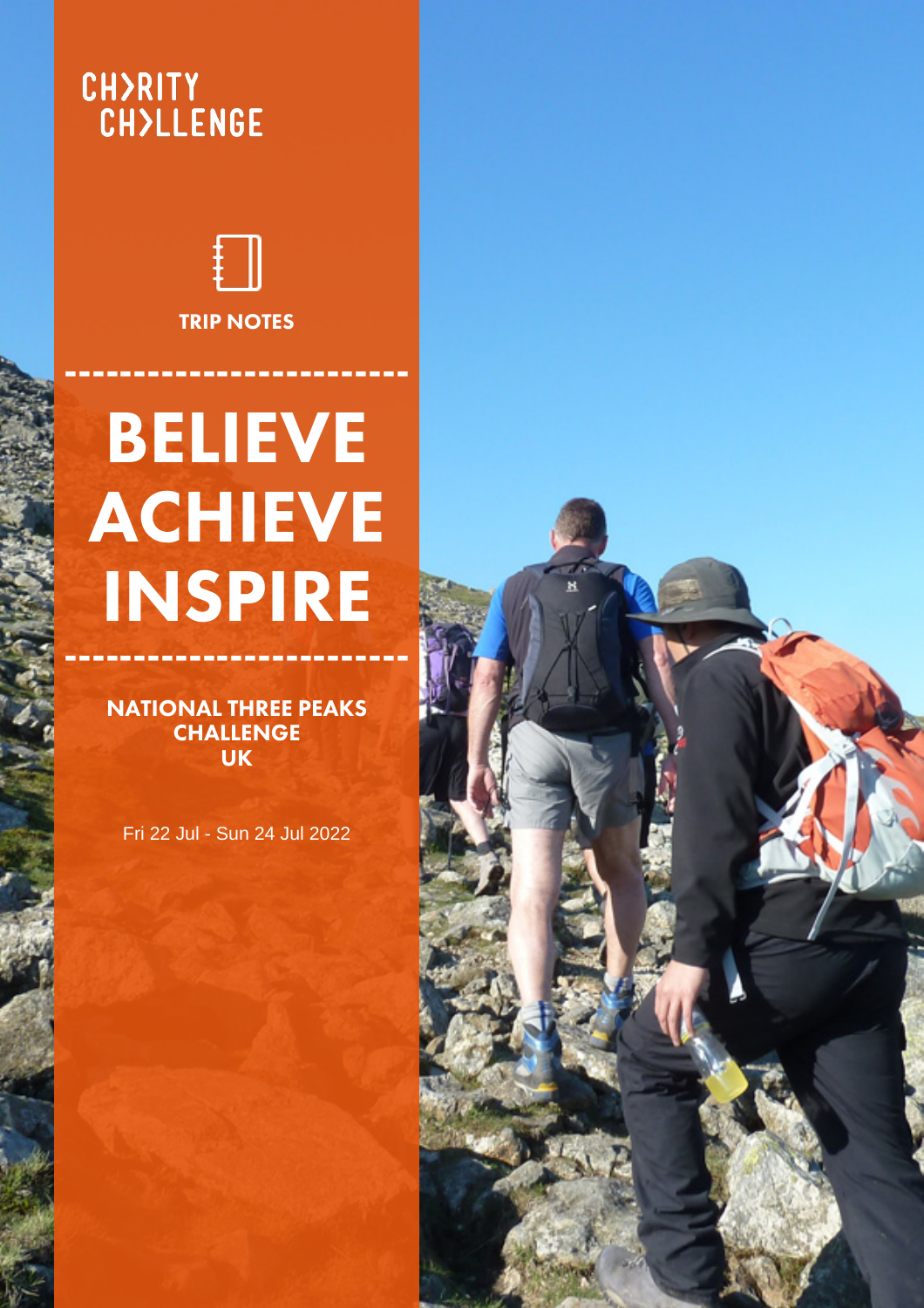

#### In aid of your choice of charity *22 Jul - 24 Jul 2022*

#### 3 DAYS | UK | TOUGH

Brace yourself for a fast-paced and physically challenging adventure, as you take on the three highest peaks in England, Scotland and Wales. Considered one of Britain's toughest outdoor challenges, the National 3 Peaks Challenge takes in the dizzy heights of Ben Nevis (1,344m), Scafell Pike (978m) and Snowdon (1,085m).

Over the course of two days, you will trek around 26 miles and ascend to a total height of almost 3,000m. This is a serious and tough challenge which requires a good level of fitness, as well as plenty of grit and determination. Ultimately, however, your hard work will be rewarded with spectacular views and a huge sense of achievement.

Please Note: We have listened to recent criticism regarding the impact that 24 Hour National 3 Peak challenges were having on the local areas. Our itinerary is designed to minimise these negative impacts. Whilst we aim to complete this challenge as fast as possible we will not do so to the detriment of local communities that this challenge passes through or with any reduction in the safety of the challenge. Please read our specific [National 3 Peaks Responsible Tourism](https://www.charitychallenge.com/National_Three_Peaks_Responsible_Tourism_Policy.html) policy for more information.

- · Take on the 3 highest mountains in the UK
- Be one of the first hikers of the day to take on Ben Nevis
- Tackle Scafell Pike at night
- · Finish your challenge on Wales's infamous peak, Snowdon
- Aim to summit all three peaks in 24hrs!

+44 (0)20 8346 0500 info@charitychallenge.com www.charitychallenge.com



facebook.com/charitychallenge twitter.com/charitychall

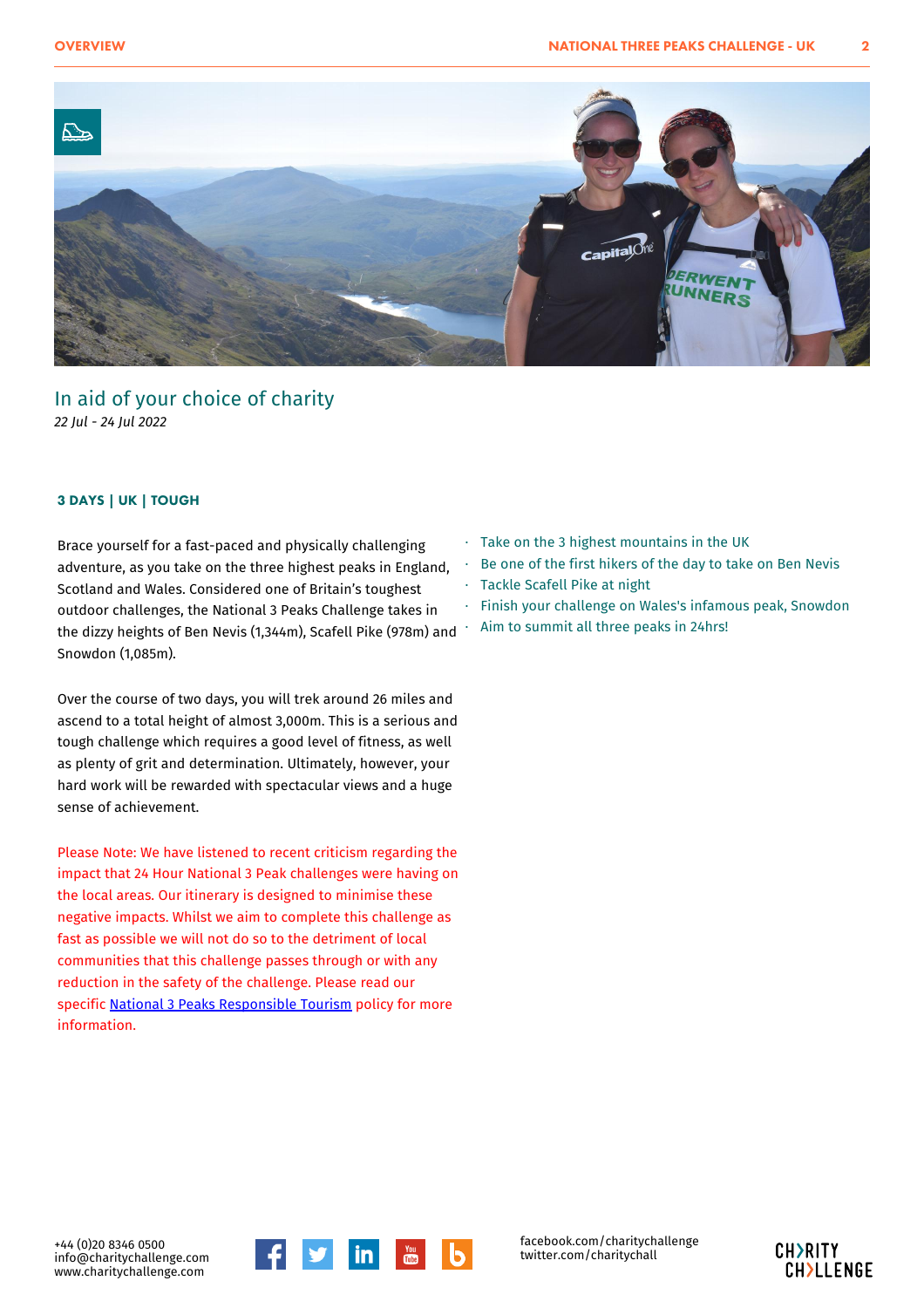#### YOUR CHALLENGE DAY BY DAY

DAY 1 *Fri 22 Jul*

#### **Friday**

-

The day begins at 10.30am as the group finally meets at Chester train Station. Following a warm welcome, we head off by road to Fort William in Scotland. We will stop off in a local Scottish Highland town where you will have the opportunity to buy dinner, before we check-in to our hostel in Glen Nevis, Fort William, right at the base of Ben Nevis. We will conduct the challenge safety and then it will be time to turn in for the night ahead of tomorrow's early start for our big adventure.

#### DAY 2 *Sat 23 Jul*

-

#### **Ben Nevis and Scafell Pike**

It's a super early start (5am), as we head off to tackle the first of the three peaks.

Standing at the western end of the Grampian Mountains, Ben Nevis is the highest mountain in the British Isles and is formed from the collapsed dome of an ancient volcano. The trail up to the summit begins on the eastern side of Glen Nevis, from where we follow a steep path up to the saddle of Lochan Meall an t-Suidhe (570m). From here we then begin a zigzag ascent up the western flank of Ben Nevis to the summit. There are only ten miles to cover, but they will be challenging and will take some six hours to do. Be sure to stay mindful and aware at all times as the path is uneven and slippery in parts.

The pay-off at the top is immense. On a clear day, the views can stretch for 120 miles across the Torridon Hills, Ben Lomond and out towards County Antrim in Northern Ireland. The group will transfer by vehicle southwards towards Wasdale in the Lake District. Dinner will be served before we transfer to Wasdale Head for our ascent of Scafell Pike (978m). Scafell Pike is the highest mountain in England and consists of a steep ascent involving some easy scrambling in places. We will descend in darkness before trying to catch some sleep on the drive to Snowdonia.

#### DAY 3 *Sun 24 Jul*

#### **Snowdon**

-

Hopefully you will have had time to recharge for another early start. Time is at a premium, however, as the final peak still awaits us. Driving on to Pen y Pass at the high end of the Lanberis Pass, we follow a rocky trail along the Pyg Track to the top of Snowdonia National Park in Wales.

Teamwork and determination are all important as we forge our way onwards and upwards to conquer this final challenge. Snowdon and its surrounding peaks have been described as true examples of alpine typography and from our elevated viewpoint you can take in the surrounding lakes and cwms and, weather permitting, some of the most extensive views in the British Isles. On a clear day you can see four kingdoms, 24 counties, 29 lakes and 17 islands!

Resting at the top for some group photos and impromptu celebrations, we head back to our vehicle for the drive back to Chester.



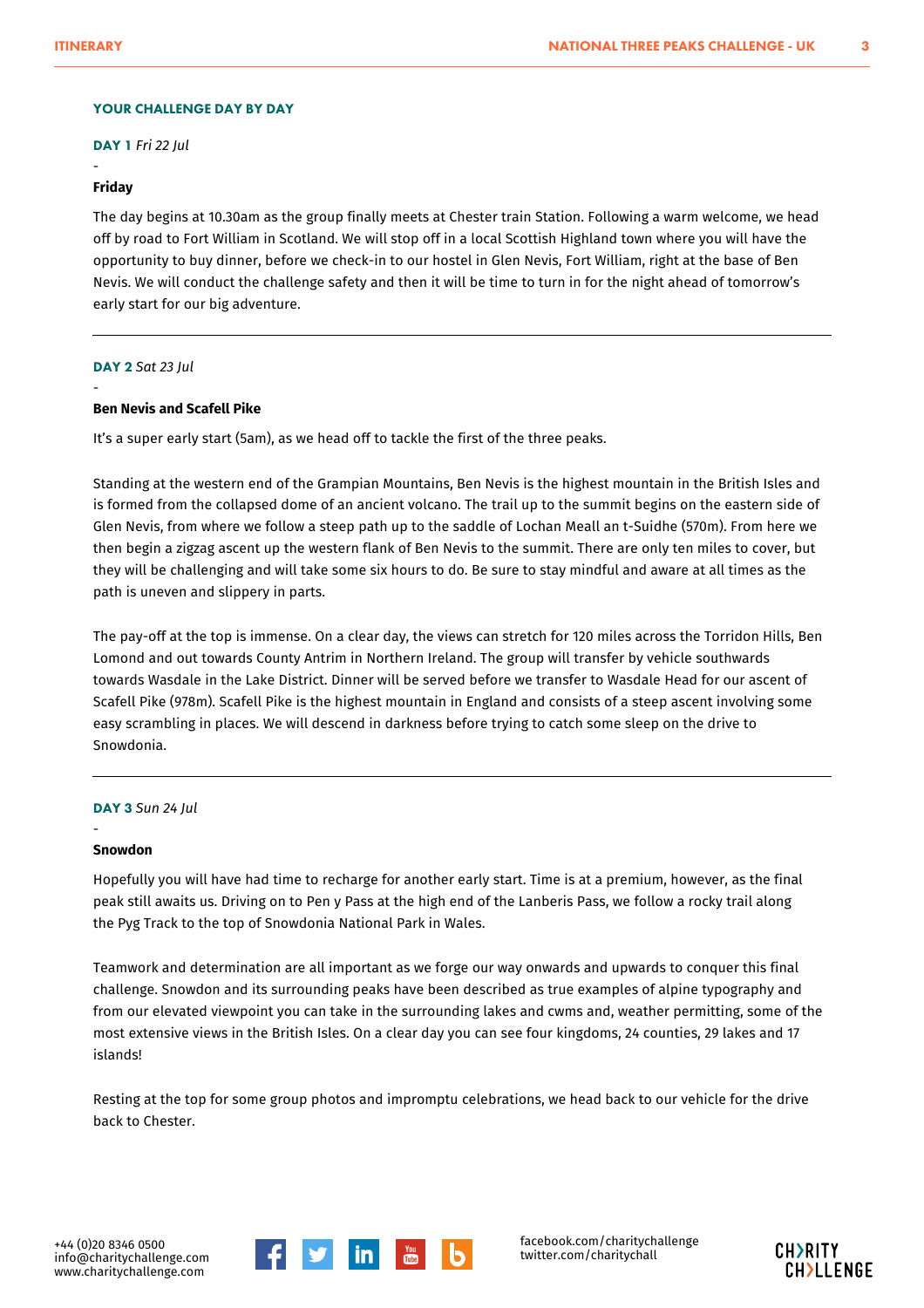There is no accommodation arranged for the final evening, so you may wish to consider booking an extra night's accommodation to rest after the challenge. If you are returning home by train please make sure you have booked an open ticket, as timings will depend very much on the group's speed and ability.

#### NB

Please Note: We do not guarantee completing this challenge in 24 hours. Charity Challenge believe that running the event in this manner is more responsible to the environments and local communities we pass through.

The itinerary is there as a guide and may change due to unusual weather patterns, the strength of the group, or other unforeseen circumstances. We will do our very best to keep to the set itinerary, however we cannot be held responsible for any last minute changes that may occur. In all such circumstances though, your challenge leader will have the final say.





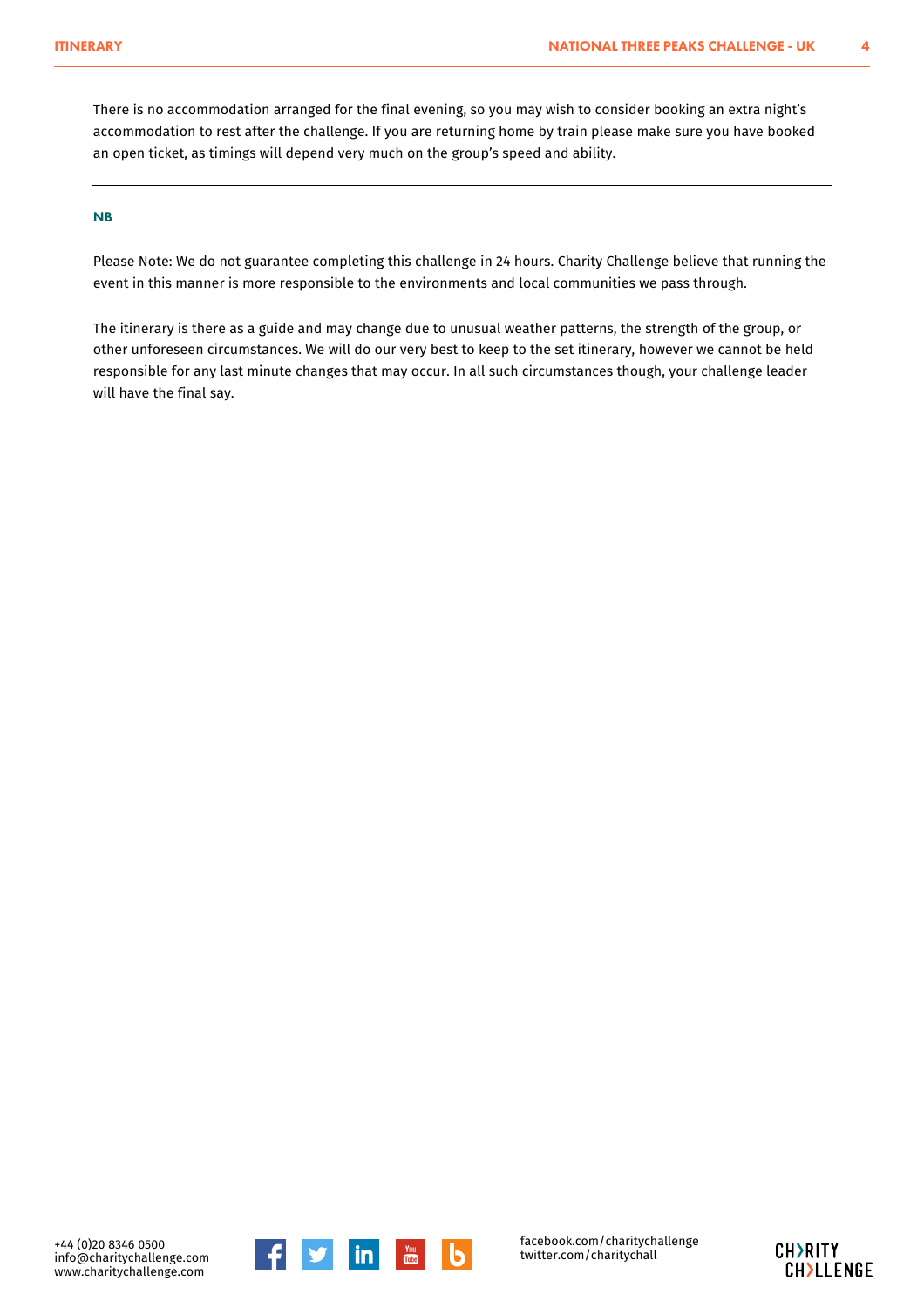#### HOW TO FUND YOUR CHALLENGE

This page provides you details of the costs of your challenge. The costs below are per person.

#### SELF FUNDER

-

-

*Pay a registration fee of £85.00 when you book Then a balance of £400.00 (5 weeks before your challenge) Raise as much as you can for your charity.*

#### MINIMUM SPONSORSHIP

-

*Registration fee of £85.00 when you book Raise a minimum of £825.00 for your charity.*

#### WHAT'S INCLUDED

#### **Before you go**

- 15% off Cotswold Outdoor, Cycle Surgery, Snow · and Rock, and Runners Need
- · 16 and 20 week trek/bike training schedule
- · Warm up exercise routines
- $\,\cdot\,\,$  Access to training weekends (optional and at additional expense)
- Access to your own password protected account including support materials and training schedules ·
- $\,\cdot\,$  Travel to and from the challenge start/finish point

#### **On your challenge**

- -
- Three meals a day (unless otherwise stated in the itinerary) ·
- $\,\cdot\,\,$  All challenge management before, during and post event
- Full back-up support including first-aid qualified staff and first-aid supplies ·
- · Drinking water on challenge days
- One night's accommodation in a hostel (same-sex dormitories with shared bathroom facilities) ·

#### WHAT'S NOT INCLUDED

#### **Before you go**

- $\,\cdot\,\,$  Any covid tests required for entry to any countries or places of interest on your challenge itinerary
- · Clothing and equipment listed on your Kit List

#### **On your challenge**

- Personal spending money
- $\,\cdot\,$  Any other specific items listed as not included in your Trip Notes



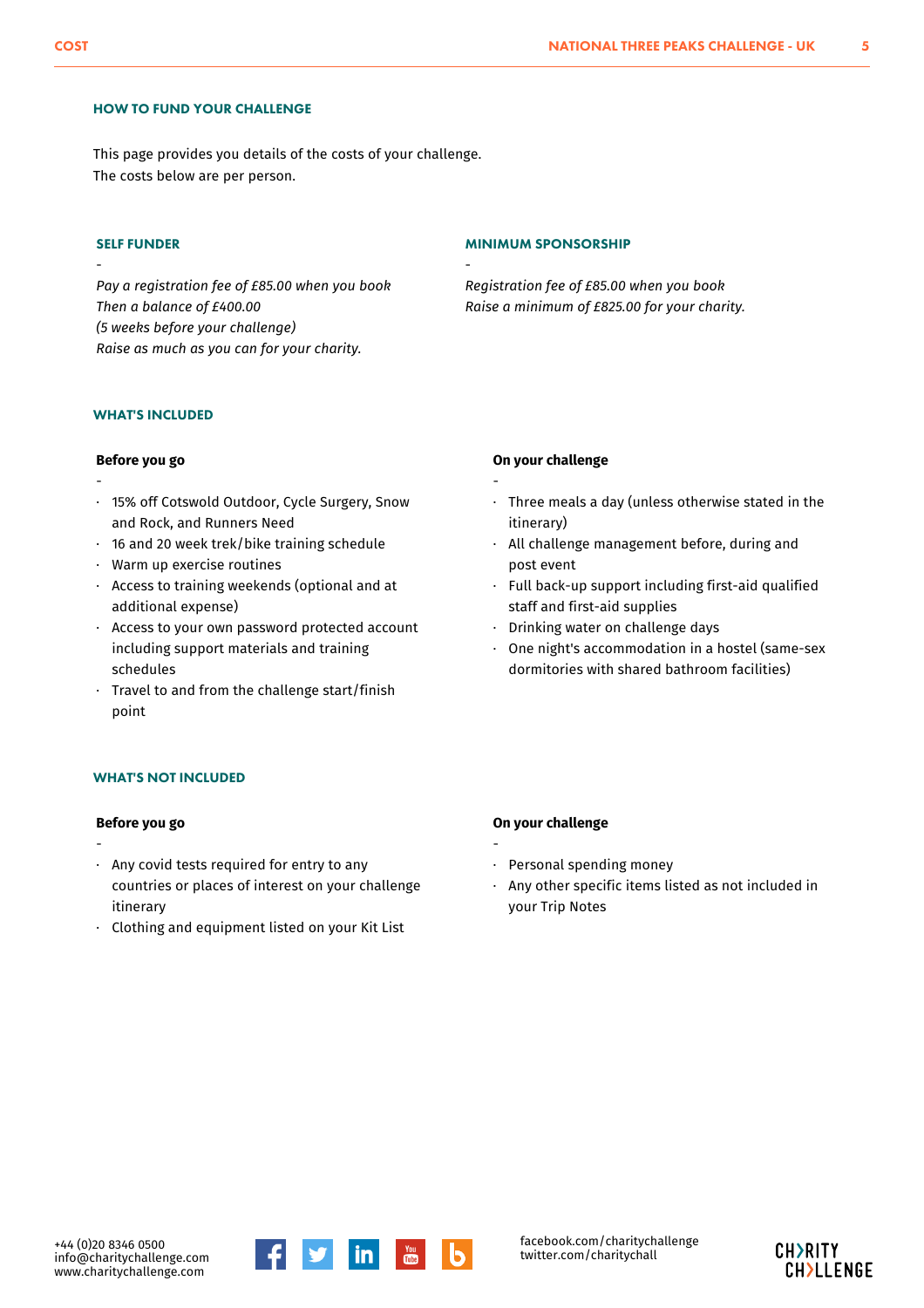#### THE DETAILS

Fundraising deadlines You will need to send your sponsorship money to the charity as you raise it. At least 80% of the minimum sponsorship required must be sent to the charity 7 weeks before departure (by 03/06/2022), and the remaining 20% within 4 weeks of completing the challenge (by 21/08/2022). If you have raised the necessary funds, the charity will then pay the balance of your challenge costs. The charity benefits by keeping the remaining sponsorship money and every pound over and above that you raise.

Typical group size The typical group size is 12 - 30 participants



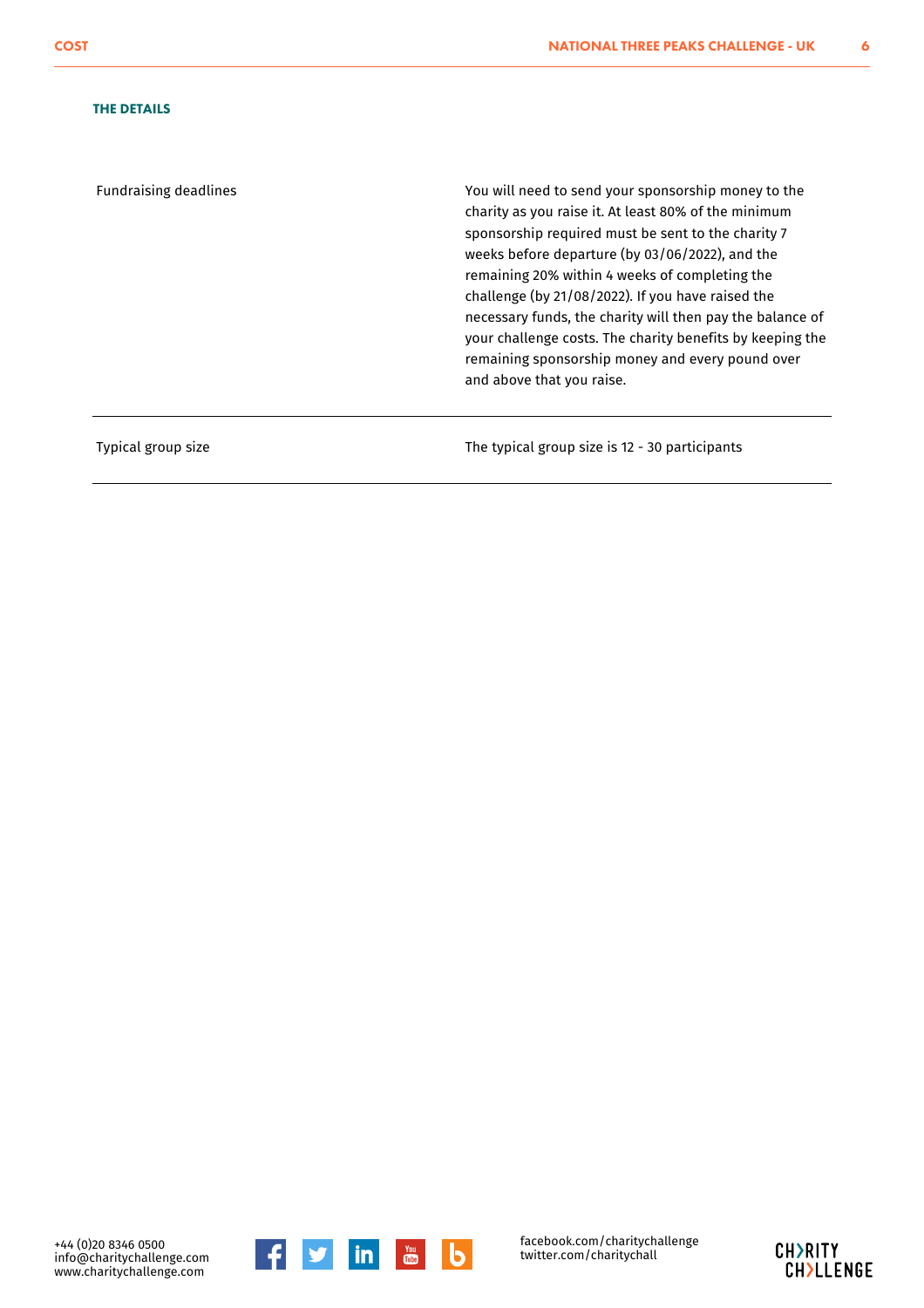#### Why book with Charity Challenge

- Everything included from the moment you arrive. Unlike other operators we include everything from accommodation, breakfast first thing in the morning, dinner enroute to Scafell Pike, transfers to the start of the trek and back again and plenty of lunch and snacks whilst on the trek.
- The very best Mountain Leaders, who are fully qualified, highly experienced, knowledgeable and fun. They will do everything to help you complete the challenge and have a great time doing it.
- We also make sure we use a locally based leader for each mountain. Not only do they have local knowledge, but they will always be fresh to deal with any difficulties, making sure your safety is always looked after.
- We used high quality mini-coaches with plenty of room and professional drivers. This challenge involves a lot of time on the bus and we believe that having a little bit of extra comfort helps everyone to have the best chance to rest between each of the peaks.
- Bus transfer to/from Chester train station included in the cost. Let us make travelling to/from this challenge as easy as possible for you.
- Ethical consideration. We listened to recent feedback from the areas visited on the National 3 Peaks and have altered our itinerary to minimise the negative impact we might have and to maximise the positive impacts.
- The highest quality National 3 Peaks experience on the market!

#### How do we manage the 24 hour aspect of this challenge?

This challenge is famously attempted within a 24 hour period. Charity Challenge view this time period as being from when you begin the trek on Ben Nevis, to when you then reach the summit of Snowdon.

However, it is important that whilst we shall attempt to facilitate you completed the challenge in this way there are a number of factors that often impact upon this timing.

- The ability of the group. We want all participants to complete the challenge, and have a great time doing this. To this end we run this challenge as a 'group challenge' and we encourage you all to help and support each other to complete the challenge together.
- The traffic on the roads. We will never ask our drivers to drive in an unsafe fashion, or to drive without the necessary rest periods.
- Obeying the law! Driver's hour regulations stipulate that drivers may only dirve for15 hours, and must take a 45 minute break every 4.5 hours. Many operators seek to find ways around these laws but we believe thier our imperative for running this challenge safely.

Your safety will always be our number one priority, and we ask you to always respect any decisions our leaders make regarding group management during the challenge.

For more information about how we manage the driver hours and the 'walking as a group' aspect of this challenge with regards to achieving the challenge in 24 hours please read our **[National 3 Peaks Responsible Tourism](https://www.charitychallenge.com/National_Three_Peaks_Responsible_Tourism_Policy.html)** policy.

#### Challenge Timings

#### **Ben Nevis**

On the first day of the challenge, the group will set out very early in the morning (approx. 5am) to climb Ben Nevis. It usually take between 6-7 hours walking for each mountain.



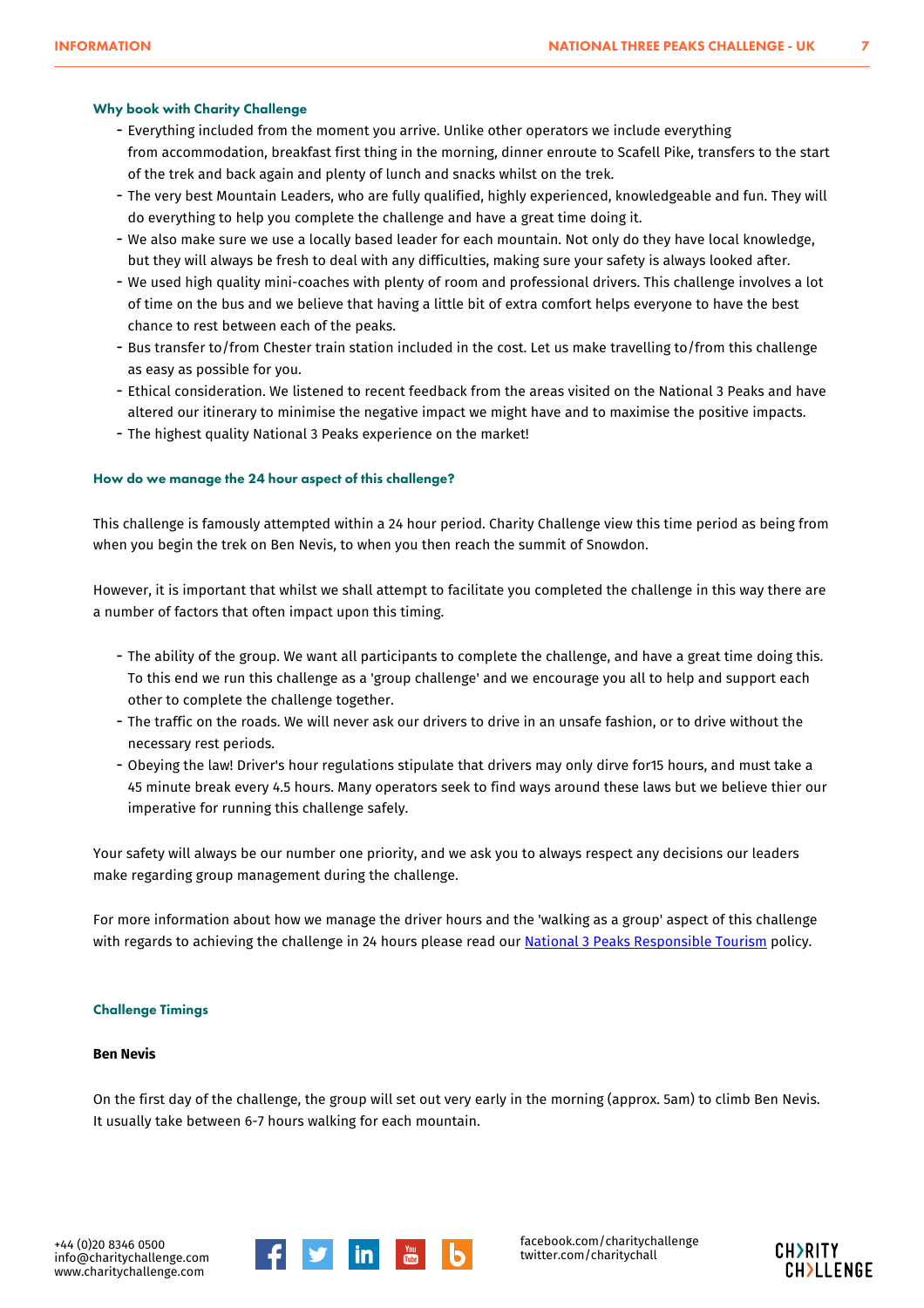#### All participants must return to the buses and be ready to leave from Glen Nevis by 1pm.

#### **Scafell Pike.**

After Ben Nevis we will drive to Scafell Pike, stopping for dinner and our drivers mandatory stop. We will arrive in time to begin our summit bid by early evening.

All participants must return to the buses and be ready to leave from by midnight.

#### **Snowdon.**

After descending back down from Scafell you will then have the opportunity to try and catch some sleep as we drive to Snowdon to begin our ascent by mid-morning. The challenge will conclude late afternoon/early evening by returning to Chester train station.

Please note, that whilst we do everything to stick to these timings, the National 3 Peaks timings can be very difficult to guarantee. Slow moving groups or traffic can have significant timings. In particular, please take this into account when planning your return journey at the end of the challenge.

#### Level of Difficulty

The National 3 Peaks challenge is graded as **tough**. This is the perfect challenge for participants who are looking to take on an iconic challenge that will test you both physically and mentally over an extended period of time. Ideally you will be comfortable completing prolonged periods of exercise and have experience of hill walking in the UK (and if you don't have this level just now, that's what training is for!)

You can tell your supporters that on your National 3 Peaks Challenge you will be:

- Trekking for around 18 hours during the challenge.
- Covering over 28 miles of undulating terrain. Over a full marathon distance, but with 3 hills!
- Ascending a total of 3000m in a single day. Almost the same amount of ascent as summiting Kilimanjaro!
- Summiting the 3 highest hills in the UK, Ben Nevis (1344m) Scafell Pike (977m) and Snowdon (1085m)

#### Clothing & Equipment

During this challenge you will be able to leave any change of clothes, or additional equipment, on the bus whilst you climb each peak. However, please keep additional clothing to an absolute minimum as space on the bus is limited.

Good quality and durable kit could make the difference between a fantastic challenge experience and an uncomfortable one. For this challenge, waterproof and well-worn in boots will be indispensable. The terrain is uneven and can be very rough, so it is vital that you use a strong pair of canvas or leather boots with good ankle support rather than trekking trainers for this challenge. This should be coupled with good quality walking socks.



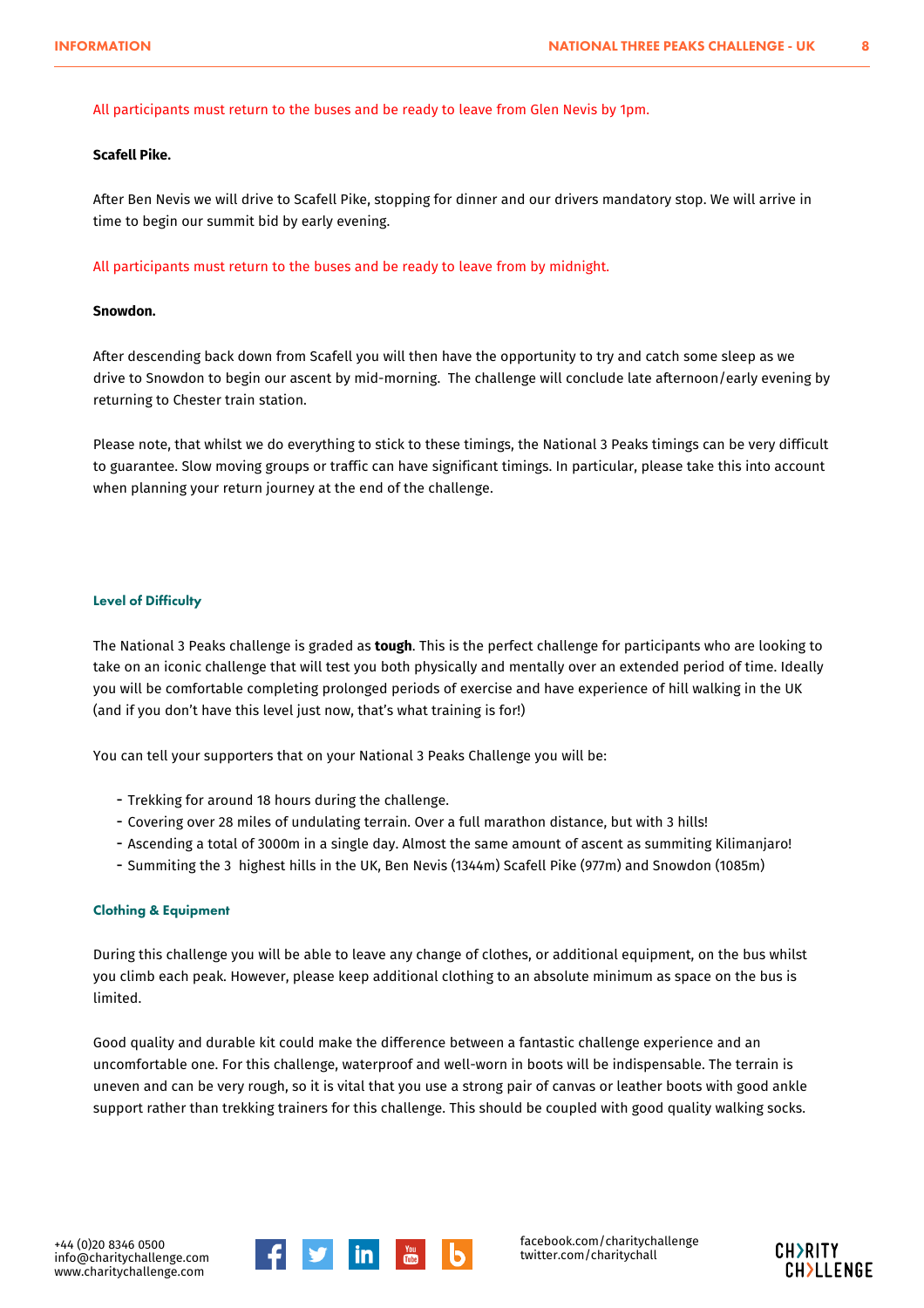During this challenge you will be required to walk at night and so a good quality headtorch (with spare batteries) is absolutely essential. We recommend a headtorch to enable you to keep both hands free.

The benefits of a comfortable day sack cannot be underestimated - so make sure that you train with this. Other essentials are high quality gore-tex waterproof and windproof jackets and trousers, as well as technical/wicking tshirts rather than cotton shirts. We would like to emphasise that jeans are not recommended for this challenge. Walking poles are also recommended as a preventative, as well as for anyone with any pre-existing leg injuries or niggles.

A full kit list for this challenge can be found [here.](https://cdn.charitychallenge.com/pdf/NATIONAL_3_PEAKS_2016_Kit_List.pdf) Once you book you will have access to kit discounts with our partners The Outdoor Shop, Outdoorhire and Cotswold Outdoor.

#### **Training**

The National 3 Peaks challenge involves early mornings, long days and sustained periods of ascents and descents. It is certainly not for the fainthearted, and it should ideally be undertaken by someone who has trained on similar terrain within the UK. The ideal training for this challenge is, naturally, hill walking. However, if you do not have the luxury of living near the hills, then the stairs at home (or an office block) are a great place to start. Most training should be part of an ongoing lifestyle, but if this is not the case then you should begin training 2-4 months prior to the challenge and gradually build up as suggested. Remember to use the walking boots that you will be wearing on the challenge in order to get them worn in, and take the daysack that you will be using during the challenge.

The National 3 Peaks challenge is a real endurance event and you should gear your training towards being comfortable doing exercise for prolonged periods of time. Recovery times are also important to consider, and again you should structure your training so that you are comfortable exercising again after only a few hours rest.

There is no substitute for walking in the hills so try if possible to get out on a weekend and train in an area with steep hills. You should progress to training with your boots on from week 4 at the latest, but preferably from week 1. The more you exercise before the expedition, the more you will get out of it.

#### **Money**

During the trek there will be opportunities to purchase some extra snacks or a cup of tea, for which you shouldn't need more than £20 excluding your joining and returning home travel costs. You will be able to stop in service stations along the way if necessary, where credit or debit cards can also be used.

#### **Insurance**

We don't offer insurance for our UK trips, as any medical emergencies would naturally be covered through the NHS. Therefore the main thing that you will not be covered for is cancellation, and you can read our cancellation policy in our terms and conditions by clicking [here](https://www.charitychallenge.com/tandc.html). If you wish, you could look into your own policy that covers cancellation for travel within the UK.



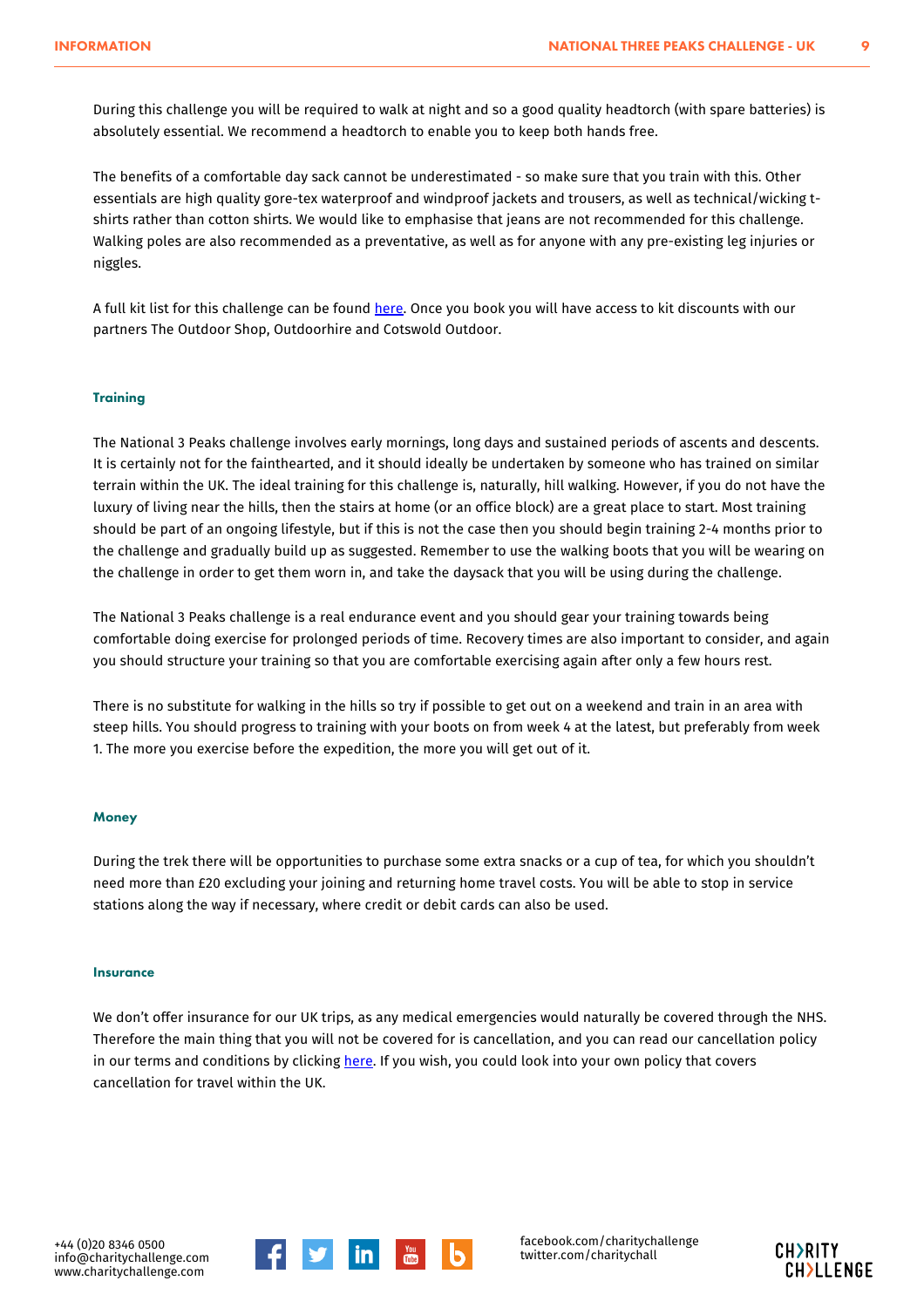#### Group size

Our minimum group size for this challenge is 12 and the maximum is normally 56. There will be a mountain leader throughout the challenge coordinating, an additional mountain leader on each hill, and a professional driver.

#### Leadership

We employ experienced and fully qualified Mountain Leaders to accompany and lead you. The mountain leaders are first aid qualified and have extensive experience in leading expeditions throughout Britain and overseas. They will be ultimately responsible for the running of the itinerary and the safety of your group. They will be carrying full safety equipment and mountain first aid kits with them at all times.

We also make sure that we use a local leader on each mountain. These leaders not only have great local knowledge, but they will also join the group fresh. Having fresh leaders is vital to maintaining high standards of safety.

#### **Climate**

As you know, the weather in the UK can be highly unpredictable and at times erratic, so being prepared is the key! We will run this challenge between June and September, and although the summer months of June-August should be, in general, warmer, sunnier and more stable in terms of the weather conditions, we all know that this isn't always the case. Snow can frequently still be seen on Ben Nevis in the middle of the summer. Please check the weather forecasts to ensure that you bring clothing suitable for both warm and sunny temperatures as well as wind and downpours.

#### **Terrain**

Despite its location in the UK, the difficulty of this trek should not be underestimated as it includes two day of hiking, with tough ascents and descents. The terrain will be varied and the ascents and descents exhausting at times, but the rewards and the views will be unforgettable.

#### Adhering to driver hours regulations

The DVSA provides guidelines and legislation that governs driver's hours during the National 3 Peaks. Many operators will find ways to 'beat' the rules as adhering to driver's hours is a hinderance to completing the challenge in under 24 hours. Charity Challenge are proud that we use only full-time, professional drivers and bus companies who adhere to driver's hours. We do this because we wish to be as safe as possible and we believe that asking a driver to drive a minibus for 24 hours with minimal breaks and sleeping in the bus is not conducive to keep our groups safe.

As a rough overview, drivers must stop for 30 minutes every 4.5 hours, and they must not spend more than 15 hours driving in a 24 hour period. For these reasons we build in a rest stop between Ben Nevis and Scafell and also change drivers between Scafell and Snowdon.



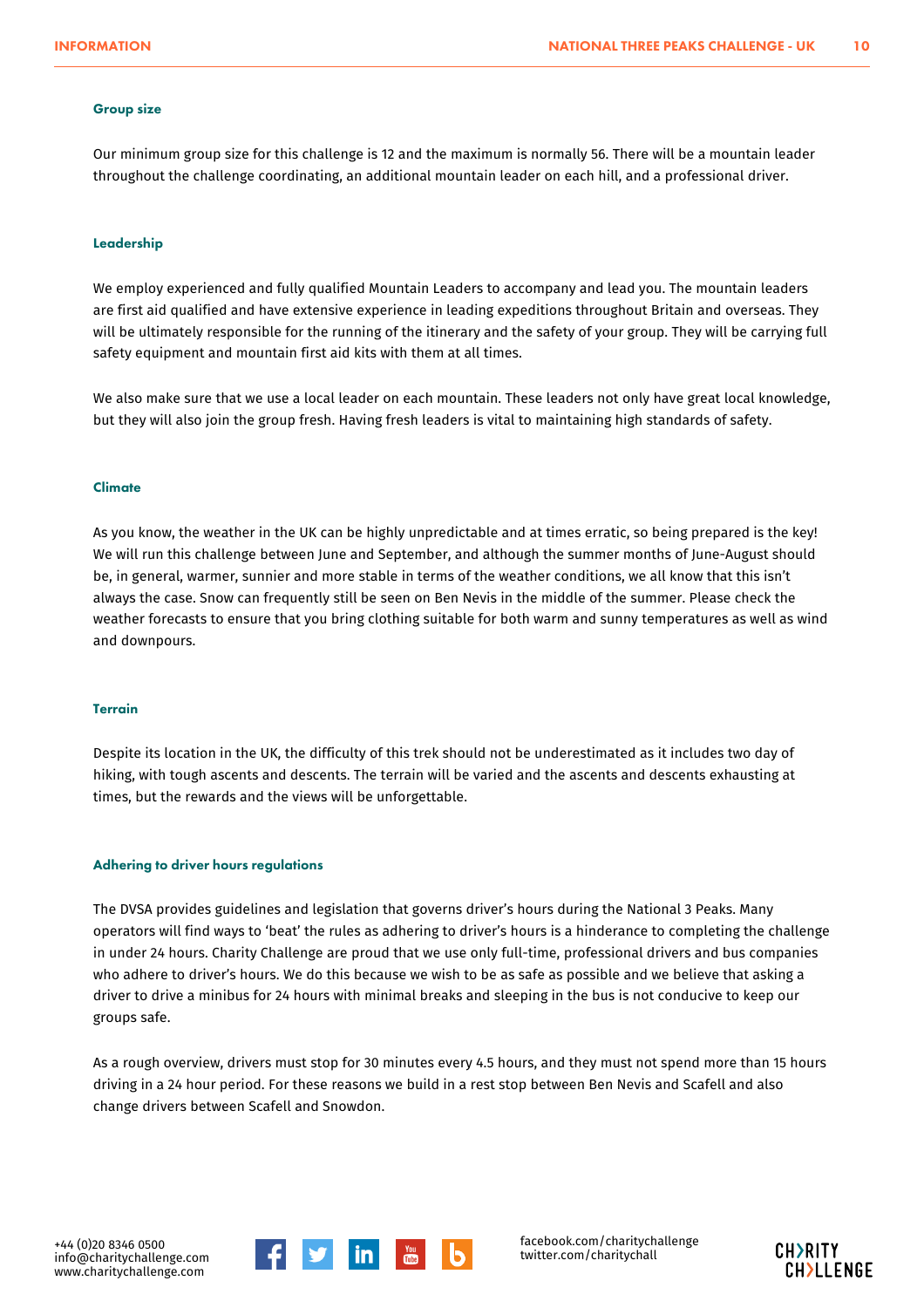Google maps states that it is 5 hours 36 minutes to drive from Ben Nevis to Scafell Pike. Therefore we stop at a service station just north of Carlisle. At this service station your leader will pre-order dinner for you. This stop allows the drive to conform to driver hour regulations, and allows you to have a proper meal and recharge your batteries before you start on Scafell. We have found that this stop has a huge impact on peoples ability to complete Scafell Pike, which is widely seen as the toughest of the 3 peaks due to it being undertaken at night.

Driver hours also stipulate that a driver can only drive for 15 hours before he has a mandatory 10 hour break. This means that our drivers start their clocks the moment they collect us at the foot of Ben Nevis, and that they must be at the driver change over point 15 hours later. Our driver will swap with a colleague of his near Chester. The implication that this has is that we must ensure that everyone is back at the bus after Scafell Pike with 3 hours left on our drivers clock. This gives you plenty of time on Scafell, but your leader will keep a close monitor on the timings and may be required to turn people back who will struggle to hit these times.

#### What happens if we are delayed by traffic?

Our itinerary and timings takes into account the possibility of traffic delays, so by adhering to the cut-off times on Ben Nevis and Scafell we have flexibility to keep the challenge running even if we hit some traffic. However, on occasions we are faced with significant traffic delays of over an hour which can impede the amount of time you have on each mountain.

*Between Ben Nevis and Scafell Pike:* On this section of the itinerary we have the greatest amount of time pressure. If you have left Ben Nevis by 1pm and only made the designated drivers rest stop then there is plenty of time to overcome traffic and summit Scafell. However, if traffic delays do occur on this section then this does not alter the requirement for you to leave Wasdale Head by midnight. We are unable to alter this as it allows us to fully comply with driver hour regulations. It is important to stress that this is extremely rare, but in these scenarios Charity Challenge is not responsible for altering the itinerary or providing additional buses or drivers. We realise that this can mean that groups do not have time to summit Scafell Pike but adhering to driver hours and keeping you safe is our priority.

*Between Scafell Pike and Snowdon:* It is extremely unlikely that traffic delays will occur during this section as you complete this in the early hours of Sunday morning. However, should delays or diversions impact this section then we are still required to adhere to driver hours (please see below section).

#### Responsible Tourism

At Charity Challenge we are committed to sustainable and responsible tourism, and work closely with bodies such as the [International Porter Protection Group](http://ippg.net/) and [Climate Care](http://www.climatecare.org) to ensure that our challenges benefit the local environments and communities in which they take place. We ensure that all rubbish is disposed of responsibly, and following local guidelines on cultural and environmental protection and respect, we aim to limit our impact on the natural environment. In addition to taking these practical steps to ensure that our challenges are sustainable, we also make a contribution each year to a number of local community projects, so as to give something back directly to the communities that we visit. Since 2000 we have donated almost £200,000 to such projects, supporting a range of initiatives, including schooling for children in Africa, shelter for street children in Brazil, and Orang-utan conservation in Indonesia. We recommend that any gifts brought over for children are given to the UK challenge leader and distributed where needed by them and our local Ground Agent. If you wish to do more, you should consider buying drinks, postcards and souvenirs from the local vendors. For many, it is their sole source of income.



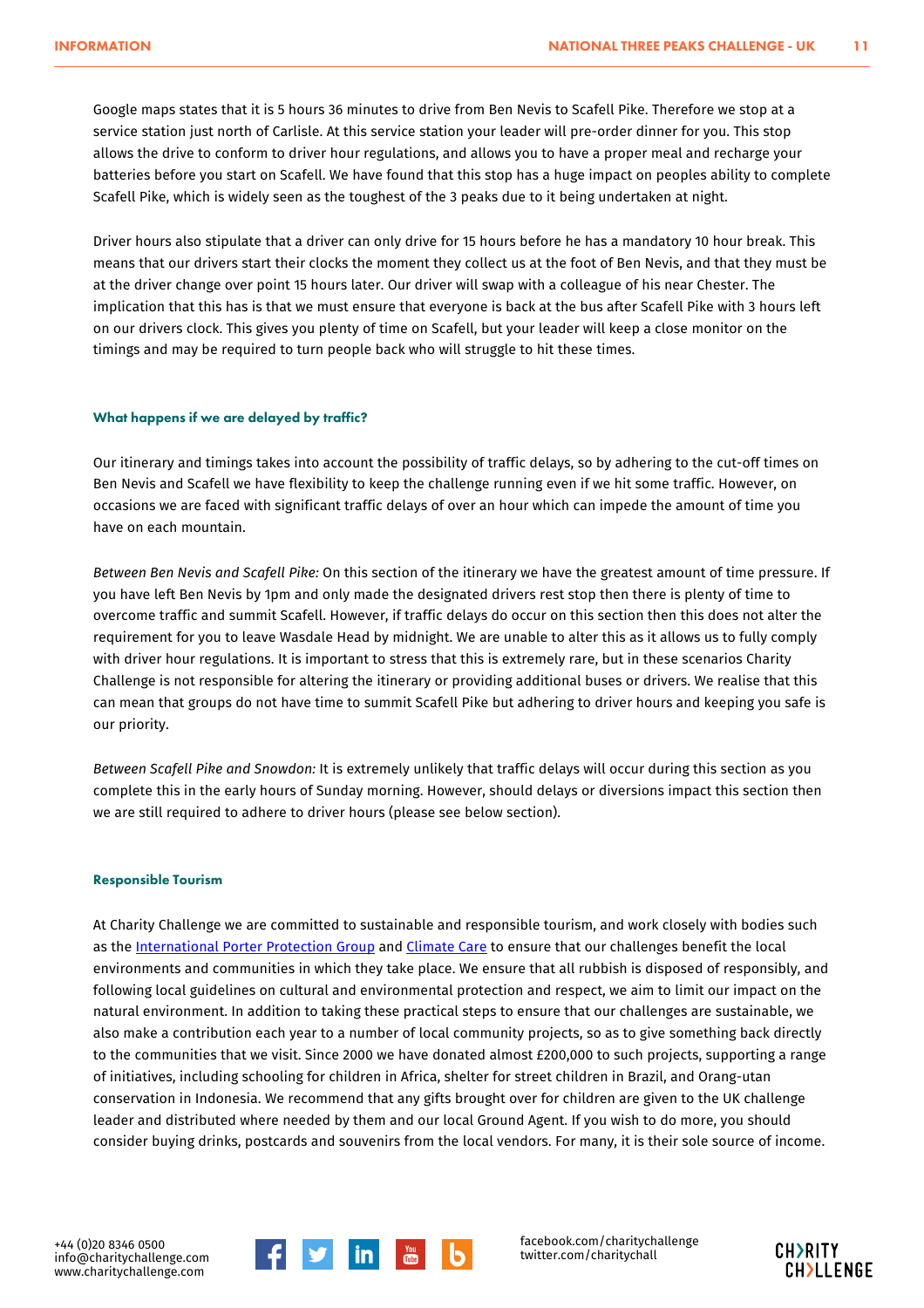For more information, please visit our [Responsible Tourism](/why-charity-challenge.html#responsibletourism) pages, where you will be able to view a list of the projects that we currently support.

#### **Getting There**

Challengers will be meeting at 10.30am at Chester train Station, which has regular train services across the UK. Here you'll meet up with the team before departing by road for Fort William in Scotland, where the group will be staying overnight in a hostel.

#### Accommodation

You will spend the first night in hostel style same sex dormitories in the Glen Nevis youth hostel in Fort William, Scotland. This hostel is at the very foot of Ben Nevis making our start on Saturday morning very easy.

On the Saturday night you will need to sleep on the bus between Scafell Pike and Snowdon.

#### Food & Drink

All meals while on the challenge are provided, from breakfast on the first morning, to lunch on the final day climbing Snowdon. You should also think about packing some extra snacks (chocolate, nuts, snack bars etc) to keep you going while on the challenge.

Please note that dinner on the drive from Chester to Fort William is not included. The bus will stop when we are north of Glasgow and you will have the opportunity to eat a proper meal at a local pub or cafe.

#### Toilets

There will be bathroom facilities at the beginning and end of climb; however during the challenge such facilities will be limited to the great outdoors.

#### **Safety**

Charity Challenge considers the safety of all of our participants and staff to be a top priority, and as such we have set up Challenge Safe, one of the most advanced and thorough safety management systems in the industry. Challenge Safe formalises our ethos when it comes to safety, and brings together the procedures and risk management strategies that we use to audit all aspects of our challenges, from vehicles to accommodation to the challenge activity itself. Your welfare is absolutely paramount!

Here are a couple of important points that you should be aware of:

 This is a significant physical challenge over a prolonged period of time. Please make sure that your fitness level is suitable to meeting this challenge.



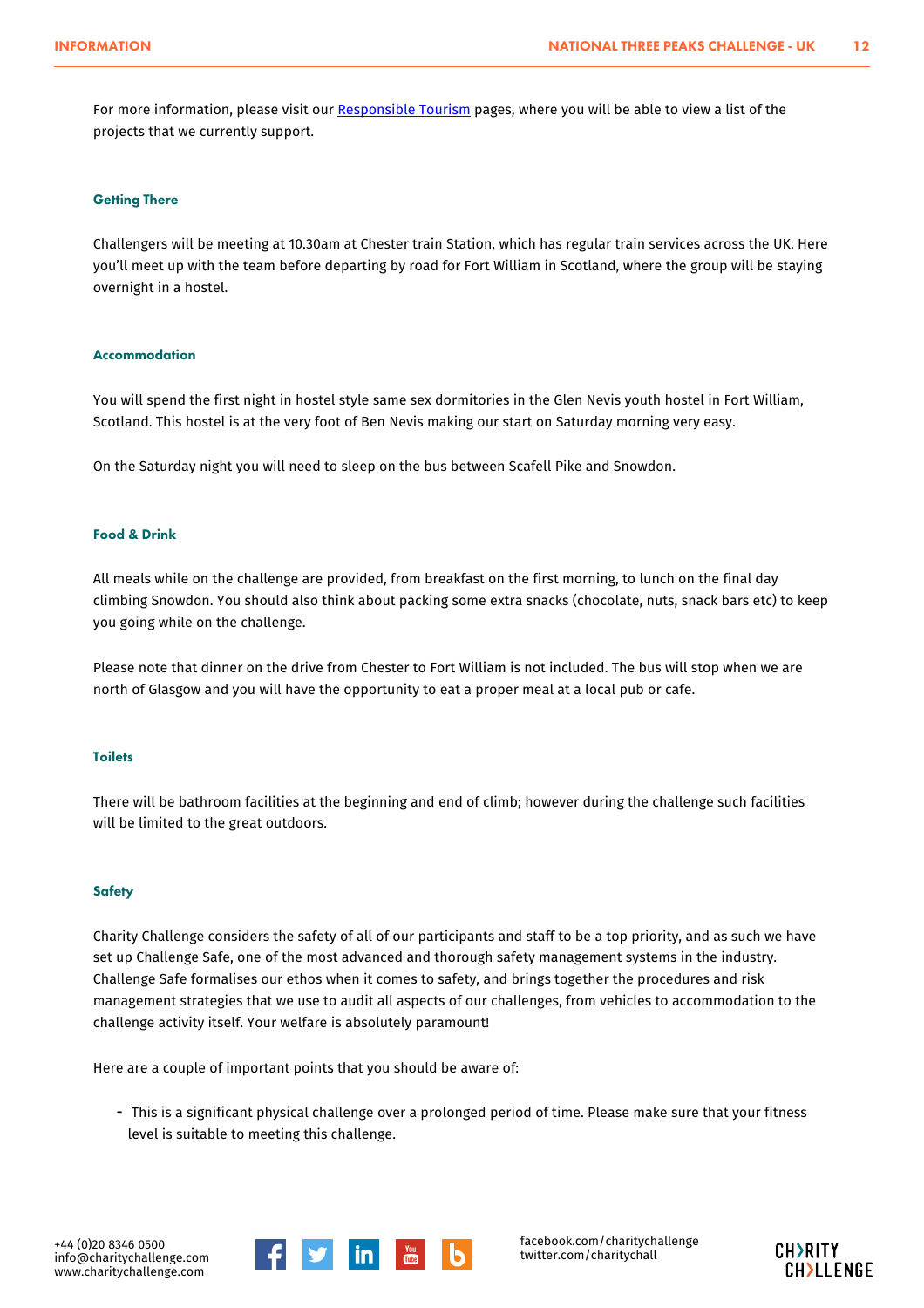- This challenge involves walked at night. Please come prepared for this by bringing a headtorch with spare batteries.
- You will be climbing the 3 highest mountains in the UK and the weather between each mountain can vary enormously. Please come prepared with clothing and kit for all weather.
- Please make sure you always wear a seatbelt whilst travelling on the bus.

#### Emergencies

Your walk leader team are trained to deal with emergency situations in remote areas and will be carrying a mobile phone in case the emergency services need to be contacted. The event is not run as a race and you will never be encouraged to walk at a pace 'beyond your ability'. There will always be a wide variety in people's walking abilities which will be carefully managed by the leader team. This team will always keep the group together for maximum safety on each peak and set a sensible pace for all to achieve this challenge within this time period.



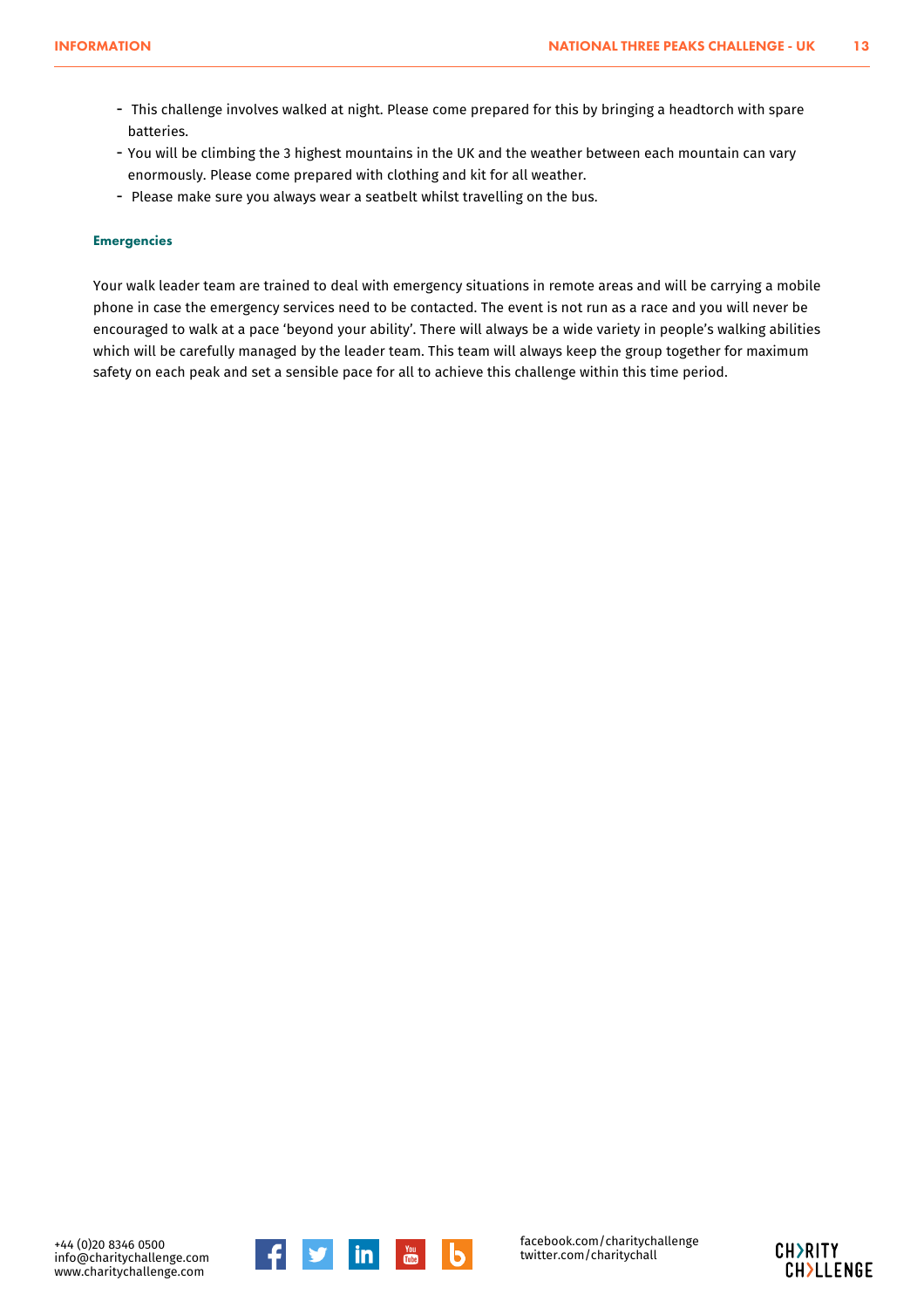





## "

This was the toughest physical endurance event I have ever done, but in were lucky to have this opportunity. the end it was well worth it and so satisfying to complete. The guides and organisation were brilliant and kept everyone going with their humour and knowledge of the area. It is something I would highly recommend.

Jon Goss

## "

As tough as the challenge may be, we

Vina Patel

## "

The 3 Peaks Challenge is a tough weekend which will test not only your physical capabilities but also your mental toughness. The aches and pains will fade fast but the memories and sense of achievement will last forever.

Derek Robinson

+44 (0)20 8346 0500 info@charitychallenge.com www.charitychallenge.com